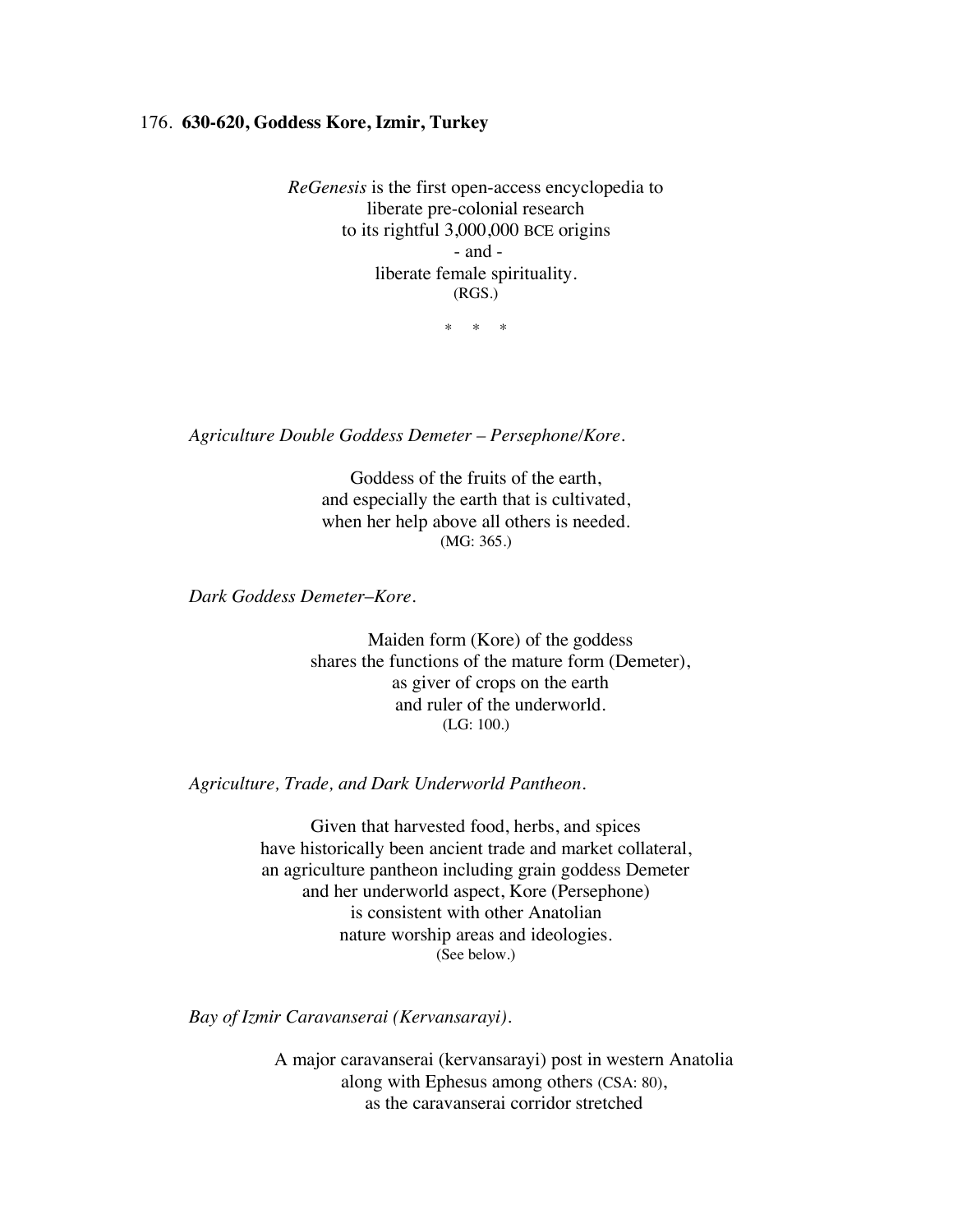to the eastern hinterlands of Mesopotamia plus, Persia, Iraq and Syria and beyond. (See below.)

## *Black Madonnas and Caravanserais*.

In addition to providing food and temporary lodgings, many caravanserais also included a black madonna temple, shrine room, holy of holies, sacred cave or an adjacent rock shelter. (See below.)

Ancient Izmir (Bayrakl or Bayrakli) was founded during the  $3<sup>d</sup>$  millennium BCE on a peninsula known as the Bay of Izmir. The area's prime marine basin along with plentiful agriculture, wild fauna, bee keeping, copperware, pottery, and sheep/wool/carpet resources gave rise to significant trade and marketing possibilities in the Anatolian Seljug state. Izmir became not only a thriving trade center (ACRT: 119-124), \* but also a major caravanserai (kervansarayi) post in western Anatolia along with Ephesus among others (CSA: 80), \*\* as the caravanserai corridor stretched to the eastern hinterlands of Mesopotamia plus Persia, Iraq, and Syria and beyond.

\* Given that caravan roads crisscrossed Anatolia, Izmir also fostered close trade relationships with trade centers Troy, Ephesus, Cesme, and Hittite civilizations. (ACRT: 119-124.)

\*\* According to Aysil Tukel Yavuz, major Anatolian trade centers and caravanserai included Izmir, Antalya, Foca, Istanbul, Sinop, Konya and Kayseri. (CSA: 80.)

Given that harvested food, herbs, and spices have historically been ancient trade and market collateral, an agriculture pantheon including grain goddess Demeter and her underworld aspect, Kore (Persephone) is consistent with other Anatolian nature worship areas and ideologies. We also know that grain goddess Demeter/Kore held an important position throughout the development of nature worship in Anatolian, Greek, and Roman antiquity.

As discussed extensively throughout *Re-Genesis*, the caravanserai (or Turkish *kervansaray*) was a roadside area for traveling tradespeople, providing lodging, substance, trade and marketing opportunities. In addition to providing food and temporary lodgings, many caravanserais also included a black madonna temple, shrine room, holy of holies, sacred cave or an adjacent rock shelter.

Caravanserai migration routes stretched up from South Africa and fingered throughout ancient territories as far as the ancient Far East. Along these ancient caravanserai paths, \* the veneration of the dark mothers began to spread throughout all continents following the African intercontinental dispersions.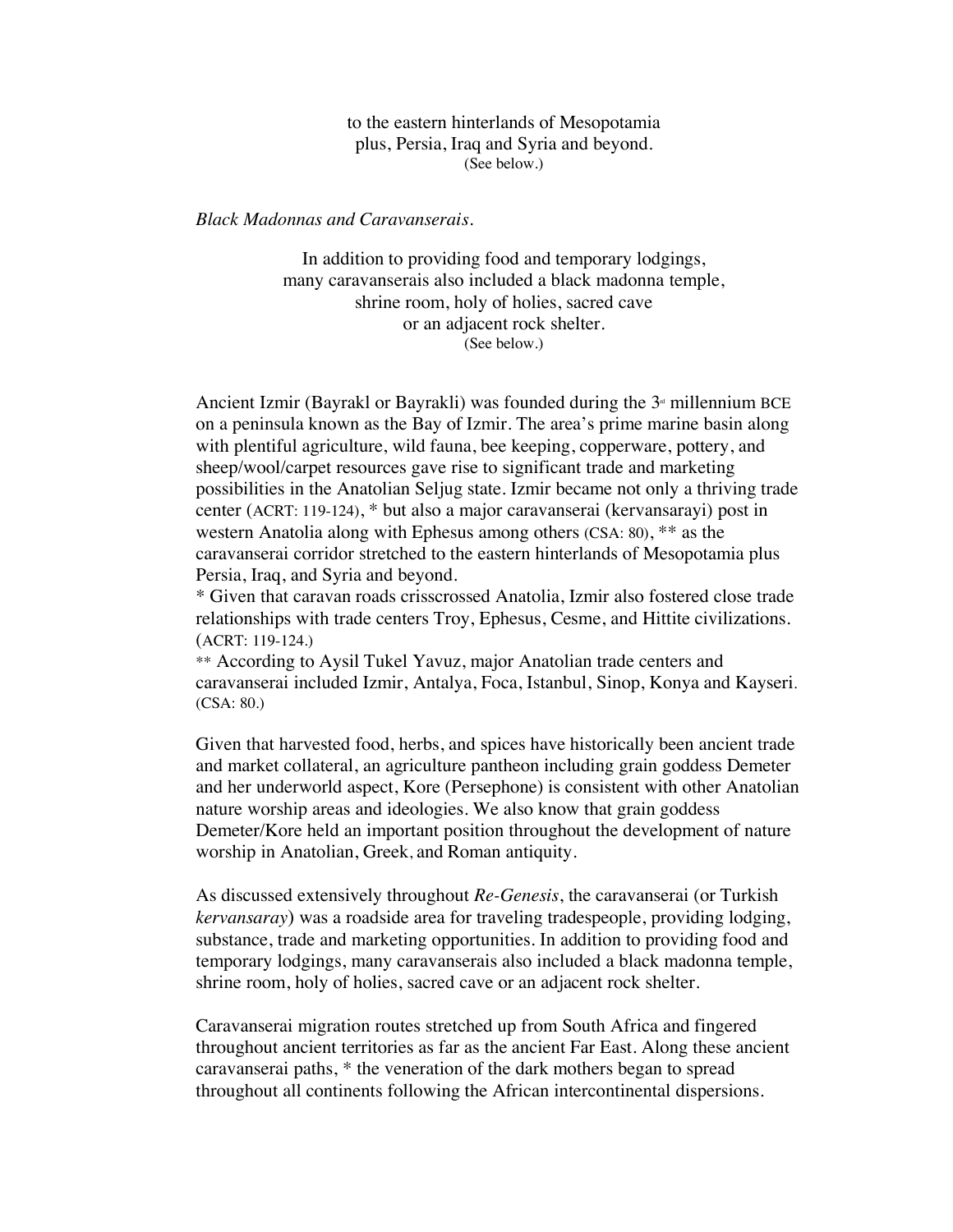\* The source of the information about these migrations routes was discovered on an ancient Jordanian trade map at Petra and later discussed at length with the site director during the October 1989 fieldwork project at Petra, Jordan.

Variants of the dark Demeter – Persephone/Kore myth portray these goddesses as mother and daughter. Other interpretations indicate that Demeter/Persephone or Kore was a double goddess. "Maiden form (Kore) of the goddess shares the functions of the mature form (Demeter), as giver of crops on the earth and ruler of the underworld (LG: 100)."

As discussed in RGS entry, 282-263 BCE, Demeter's Priene Temple, Anatolia: In addition to various interpretations and translations of the Demeter– Persephone/Kore meta – narrative, suggest a further consideration of the Persephone/Kore's journey as Demeter's reconciliation with her pubescent virgin self. *Koure* (Homeric dialect) or *Kore* (Attica) means an initiatory stage, *parthenos*, *virginitas* of a young girl, who sometimes was bynamed Persephone. These linguistics therefore support 'the myth of Persephone's abduction was nothing more than an account of archaic Greek initiation of women' (TRP: 224).

*Demetres* is a name sometimes given to Demeter and Persephone/Kore that not only 'stresses the oneness of their divinity' but also can make it difficult to tell mother and daughter apart, illustrating an archetypal mother/daughter bond (BGH: 94).' The two images represent one goddess in two guises, her older and younger aspects: in the winter, they are separated but come the spring they are once again reunited' (TLG: 161).

Further Demeter/Kore research: 7000-3500 (1450), Old Europe; 4000, Nile Bird Goddess, Egypt; 2000, Indo-European Tribes; 1100-800, Mediterranean Dark Ages; 528, Agrigento, Sicily; 500, Greek Mysteries; 282-263, Demeter's Priene Temple; and 200, Greece and Pergamon, Anatolia. (RGS.) (Also see CE entry: 37- 48, Mary and Pagan Goddesses.) (RG.)

Further research on Demeter – Persephone/Kore mystery sites, rites, and rituals: Agha-Jaffar, Tamara. *Demeter and Persephone: Lessons from a Myth*. Jefferson, NC: McFarland, 2002. (DPL.)

- Benko, Stephen. *The Virgin Goddess: Studies in the Pagan and Christian Roots of Mariology*. Leiden, Netherlands: E. J. Brill, 1993. 174-175. (TVG.)
- Bernal, Martin. *Black Athena: The Afroasiatic Roots of Classical Civilization*. London, England: Free Association Books, 1987. 69-73. (BA.)
- Burkert, Walter. *Ancient Mystery Cults.* Cambridge, MA: Harvard University Press, 1987. (AMC.)
- Cichon, Joan. "Demeter and the Eleusinian Mysteries: Ancient Origins and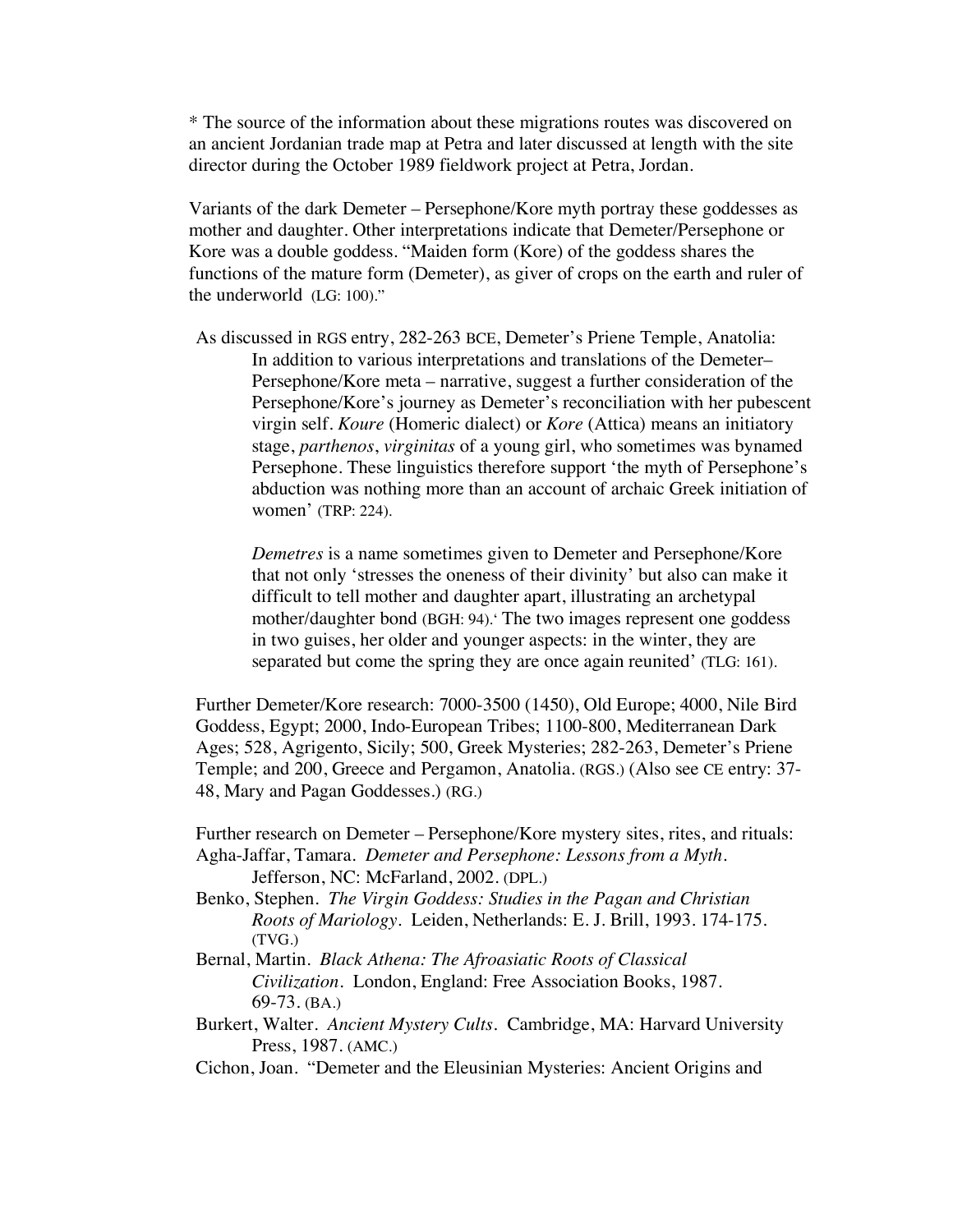Modern Impact." *Myths Shattered and Restored*. Ed. Marion Dumont and Gayatri Devi. USA: Women and Myth Press: 2016. 218-262. (DEM.)

- Coldstream, J. N. *Deities in Aegean Art: Before and after the Dark Age*. Bedford College, Bedford, England: University of London, 1977. (DIAA.)
- Connelly, Joan Breton. *Portrait of a Priestess: Women and Ritual in Ancient Greece*. Princeton, NJ: Princeton University Press, 2007. (PP.)
- Curran, L. C. "Rape and Rape Victims in the Metamorphoses." *Arethusa* 11.1-2 (1978): 213-241. (RPV.)
- D'Alviella, Count Goblet. *The Migration of Symbols.* 1894. New York, NY: New York University Press, 1956. (TMS.)
- \_\_\_\_\_. *The Mysteries of Eleusis: The Secret Rites and Rituals of the Classical and Greek Mystery Tradition.* London, England: Aquarian Press, 1981. (MOE.)
- Gimbutas, Marija Alseikaite. *The Living Goddesses*. Supplemented and Ed. by Miriam Robbins Dexter. Berkeley, CA: University of California Press, 1999. Proof copy. (TLG.)
- Godwin, Joscelyn. *Mystery Religions in the Ancient World*. London, England: Harper & Row, 1981. (MRAW.)
- Harrison, Jane Ellen. *Prolegomena to the Study of Greek Religion*. *Conscious Muse*. Cambridge [Cambridgeshire], England: Cambridge University Press, 1987. (MOP.)
- Lash, John Lamb. *Not in His Image: Gnostic Vision, Sacred Ecology, and the Future of Belief.* White River, VT: Chelsea Green Publishing, 2006. (NHI.)
- Lincoln, Bruce. "The Rape of Persephone: A Greek Scenario of Women's Initiation." *The Harvard Theological Review* 72.3/4 (Jul.-Oct. 1979): 223-235. (TRP.)
- \_\_\_\_\_. *Emerging from the Chrysalis: Studies in Rituals of Women's Initiation.* Cambridge MA: Harvard University Press, 1981. (EFTC.)
- Lubell, Winifred Milius. "Temples of the Great Goddess." *Heresies: A Feminist Publication on Art and Politics.* (Revised Edition). 2.1, Issue 5 (1982): 32-39. (TGG.)
- Meyer, Marvin W., Ed. *The Ancient Mysteries, A Sourcebook; Sacred Texts of the Mystery Religions of the Ancient Mediterranean World*. San Francisco, CA: Harper & Row, 1987. (TAM.)
- Noble, Vicki. *The Double Goddess: Women Sharing Power*. Rochester, VT: Bear and Co., 2003. (DG.)
- Poruciuc, Adrian. *Prehistoric Roots of Romanian and Southeast European Traditions*. Eds. Joan Marler, and Miriam R. Dexter. Sebastopol, CA: Institute of Archaeomythology, 2010. 41-42, 51-61. (PRR.)
- Richlin, Amy. "Reading Ovid's Rapes." *Arguments with Silence: Writing the History of Roman Women*. Ann Arbor, MI: The University of Michigan Press, 2014. 158-179. (ROR.)
- Scully, Vincent. *The Earth, The Temple, The Gods*. 1962. New Haven, CT: Yale University Press, 1979. (ETG.)
- Willetts, R. F. *Cretan Cults and Festivals*. New York, NY: Barnes and Noble,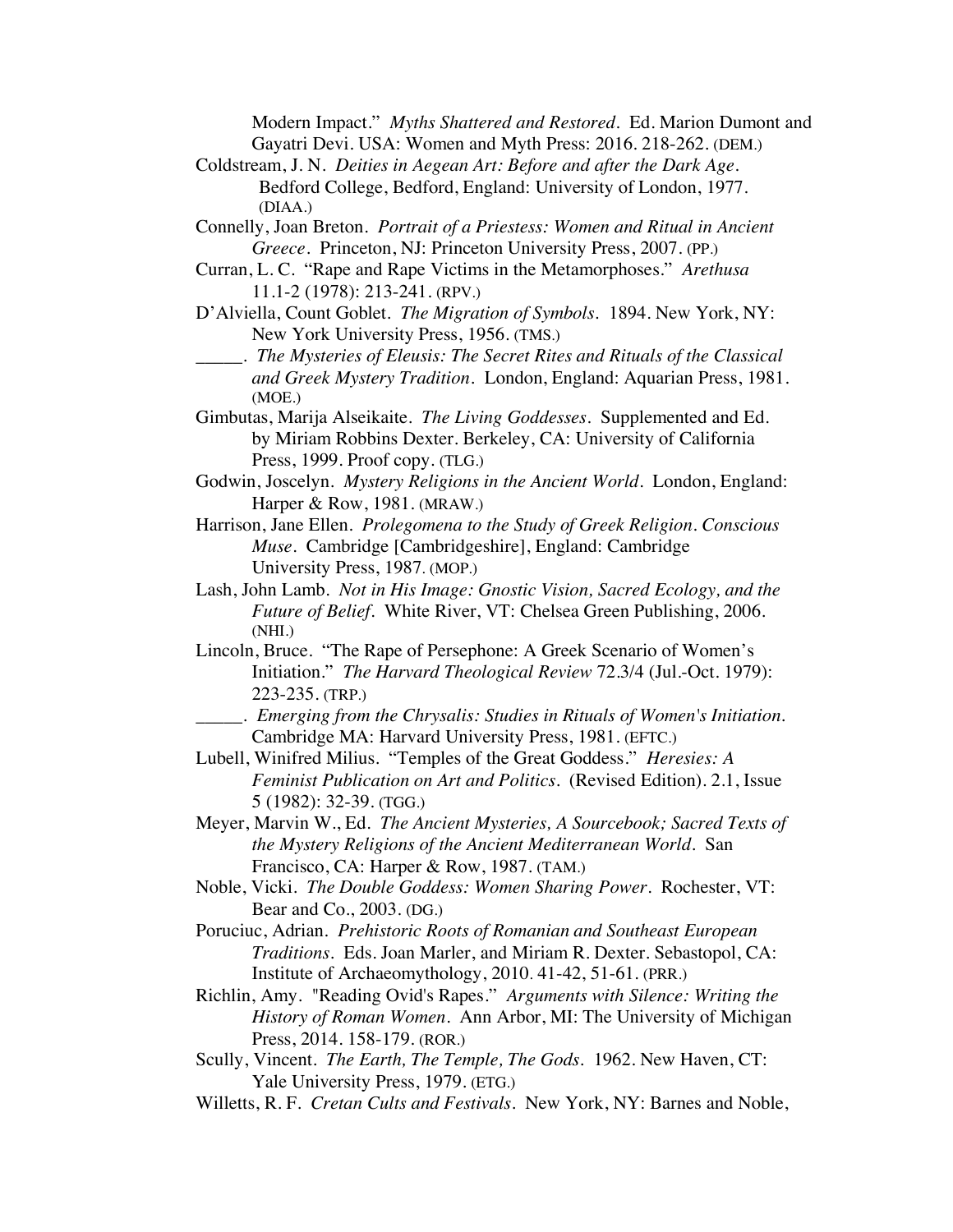1962. (WCC.)

Contemporary information on earth-inclusive paradigms that complement Gaian natality and 'being-toward-life' (GAN: 127):

- Aldridge, Jerry, and Lois M. F. Christensen. *Stealing from the Mother: The Marginalization of Women in Education and Psychology from 1900-2010*. Charlotte, NC: Baker and Taylor, 2013. (SFM.)
- Atwood, Margaret. *The Handmaid's Tale*. Oxford, England: Heinemann Educational Publishers/Heinemann New Windmills, 1985. (HMT.)
- Barrett, Ruth. *Women's Rites, Women's Mysteries: Intuitive Ritual Creation*. Woodbury, MN: Llewellyn Publications, 2007. (WRW.)
- Berkes, Fikret. *Sacred Ecology*. New York, NY: Routledge, 2008. (SAE.)
- Berry, Thomas. *The Dream of the Earth*. San Francisco: CA Sierra Club Books, 1988. (DOTE.)
- \_\_\_\_\_. "Befriending the Earth: A Theology of Reconciliation Between Humans and the Earth." Mystic, CN: Twenty-Third Publications, 1991. (BTE.)

Buzzell, Linda, and Craig Chalquist. *Ecotherapy: Healing with Nature in Mind.* San Francisco, CA: Sierra Club Books, 2009. (EHL.)

- Cadman, David. "The Wheel of Life." *Resurgence*. Issue 170 (May-Jun. 1995): 39. (TWL.)
- Capra, Fritjof. *The Tao of Physics*. Bungay, Suffolk, England: Fontana, 1981. (TTP.)
	- \_\_\_\_\_. *The Turning Point; Science, Society and the Rising Culture*. London, England: Wildwood House, 1982. (TTP2.)
- \_\_\_\_\_. *The Web of Life: A New Understanding of Living Systems*. New York, NY: Anchor, 1996. (WOL.)
- \_\_\_\_\_. "The Web of Life." *Resurgence* 178 (Sept.-Oct. 1996): 24-29. (WOL2.)
- Caron, Charlotte. *Shifting Horizons: A Study in Feminist Ritual Thealogy*. Diss. The Union Institute, 1991. Ann Arbor, MI: ProQuest/UMI, 1991. Publication No. 9214036.) (SHS.) (Includes Saskatchewan Christian Feminist Network.)
	- \_\_\_\_\_. To Make and Make Again: Feminist Ritual Thealogy. New York, NY: Crossroad, 1993. (MMA.)
- Carson, Rachel, Lois Darling, and Louis Darling. *Silent Spring.* Boston, MA: Houghton Mifflin, 1962. (SIP.)
- Clifford, Anne M. "Feminist Perspectives on Science: Implications for an Ecological Theology of Creation." *Journal of Feminist Studies in Religion* 8.2 (Fall 1992): 65-90. (PSI.)f
- Davis, Elizabeth and Carol Leonard. *The Women's Wheel of Life: Thirteen Archetypes of Woman at Her Fullest Power.* New York, NY: Viking, 1996. (WWL.)
- de Jonge, Eccy. *Spinoza and Deep Ecology: Challenging Traditional Approaches to Environmentalism.* Burlington, VT: Ashgate, 2003. (SAD.)
- Emerson, Ralph Waldo and Jaroslav Pelikan. *Nature*. Boston, MA: Beacon Press, 1985. (NAT.)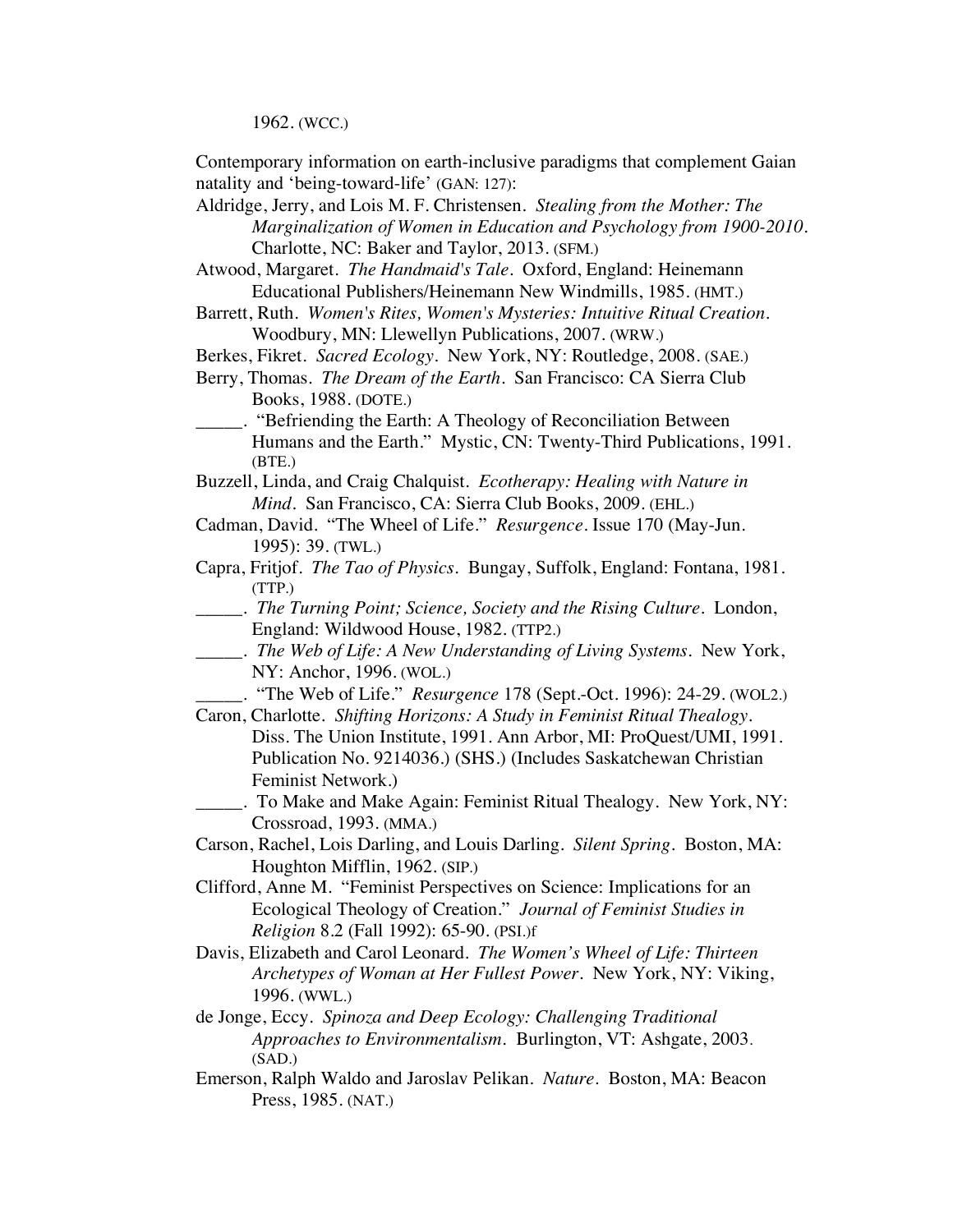- Fiorenza, Elisabeth Schussler. *In Memory of Her: A Feminist Theological Reconstruction of Christian Origins*. London, England: SCM Press, 1983. (IMOH.)
- Fox, Warwick. *Toward a Transpersonal Ecology: Developing New Foundations For Environmentalism*. Boston, MA: Shambhala, 1990. (TTE.)
- Fuller, Robert C. *Spiritual, But Not Religious: Understanding Unchurched America*. New York, NY: Oxford University Press, 2001. Internet resource. (SNR.)
- Gheorghiu, Dragos. *Archaeology Experiences Spirituality?* Cambridge, England: Cambridge Scholars, 2011. (AES)
- Gilroy, Daniel A. G. "The Genesis and Ecology Debate." Memorial University of Newfoundland (Canada), 2001. Ann Arbor, MI, *ProQuest.* Web. 25 Feb. 2015. (GAE.)
- Goodison, Lucy. *Moving Heaven and Earth: Sexuality, Spirituality and Social Change*. Aylesbury, Bucks, England: The Women's Press, 1990. (MHE.)
- Griffin, Susan. *Woman and Nature: The Roaring Inside Her*. New York, NY: Harper and Collins, 1978. (WAN.)
- Harman, Willis W. "Toward a Science of Wholeness." Harman, Willis W., and Jane Clark, Eds. *New Metaphysical Foundations of Modern Science.* Sausalito, CA: Institute of Noetic Sciences, 1994. 375-395. (MNF.)
- Hartshorne, Charles. *The Divine Relativity: A Social Conception of God*. The Terry Lectures. New Haven, CN: Yale Univ. Press, 1948. (DR.)
- Hibbard, Whit. "Ecology A Review." *The Trumpet* 19:2 (2003). 23-58. (EAR.)
- Jantsch, Erich. The Self-Organizing Universe: Scientific and Human Implications of the Emerging Paradigm of Evolution. Oxford, England: Pergamon Press, 1980. (SOU.)
- Joan, Eahr Amelia. "Ochre's Living Lineage: The Gyne-Morphic Bloodline of Spirituality." Publication, 2018. (OLL.)
- *Journey of the Universe.* Northcutt, Patsy, David Kennard, Brian Swimme, Mary E. Tucker, and John Grim. California: Northcutt Productions, (U.S.), et al. 1 Videodisc (65 min.) KQED Home Video, 2011. (JOU.)
- LaChapelle, Dolores. *Sacred Land, Sacred Sex: Rapture of the Deep: Concerning Deep Ecology and Celebrating Life*. Durango, CO: Kivakí Press, 1988. (SLS.)
- Lash, John Lamb. *Not in His Image: Gnostic Vision, Sacred Ecology, and the Future of Belief.* White River, VT: Chelsea Green Publishing, 2006. (NHI.)
- Livingstone, Glenys D. *The Female Metaphor Virgin, Mother, Crone of the Dynamic Cosmological Unfolding: Her Embodiment in Seasonal Ritual as a Catalyst for Personal and Cultural Change*. Thesis (Ph.D.) University of Western Sydney, 2002. (TFM.)
	- \_\_\_\_\_. *PaGaian Cosmology: Re-inventing Earth-Based Goddess Religion.* New York, NY: iUniverse, 2005. (TFM.)
- Lovelock, James. *Gaia: A New Look at Life on Earth*. Oxford, England: Oxford University Press, 1987. (GN.)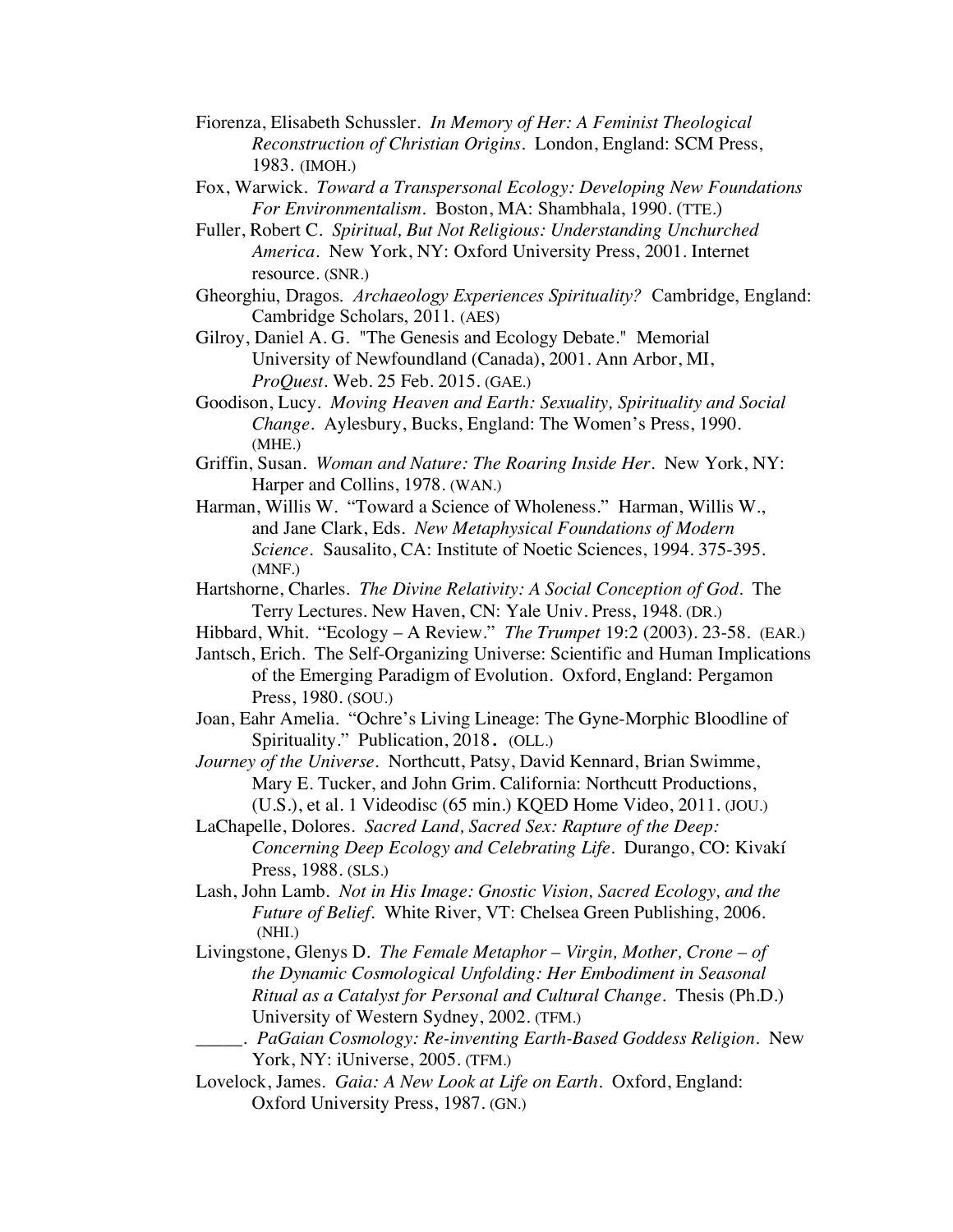\_\_\_\_\_. *Healing Gaia: Practical Medicine for the Planet*. New York, NY: Harmony Books, 1991. (HGP) MacCormack, Carol P., and Marilyn Strathern. *Nature, Culture, and Gender*. Cambridge, England: Cambridge University Press, 1998. (NCG.) Macy, Joanna. *World as Lover, World as Self*. Berkeley, CA: Parallax Press, 1991. (WLW.) Mann, Barbara Alice. *Daughters of Mother Earth: The Wisdom of Native American Women.* Westport, CN: Praeger, 2006. (DOM.) Margulis, Lynn. *Symbiosis in Cell Evolution: Microbial Communities in The Archean and Proterozoic Eons*. New York, NY: Freeman 1993. (SCE.) McGaa, Ed. *Mother Earth Spirituality: Native American Paths to Healing Ourselves and Our World.* 1st ed. San Francisco, CA: Harper & Row, 1990. (MESP.) Merchant, Carolyn. *The Death of Nature.* New York, NY: Harper and Row, 1980. (DON.) Metzner, Ralph. *The Well of Remembrance: Rediscovering the Earth Wisdom.* Boston, MA: Shambhala, 1994. (WOR.) Naess, Arne. "The Shallow and the Deep, Long-Range Ecology Movement: A Summary." *Inquiry: An Interdisciplinary Journal of Philosophy* 16. 1-4 (1973): 95-100. (SDL.) Naess, Arne, and David Rothenberg*. Ecology, Community, and Lifestyle: Outline of an Ecosophy*. Cambridge: Cambridge University Press, 1989. (ECL.) Næss, Arne, Dekke Eide, et al. *Deep Ecology of Wisdom: Explorations In Unities of Nature and Cultures, Selected Papers.* Dordrecht, Netherlands: Springer, 2005. (DEW.) Nash, Roderick. *The Rights of Nature: A History of Environmental Ethics*. Madison, WI: University of Wisconsin Press, 1989. (RON.) Ochshorn, Judith. *Female Experience and the Nature of the Divine*.

- Bloomington, IN: Indiana University Press, 1981. (FE.) Plant, Judith, Ed. *Healing the Wounds: The Promise of Ecofeminism*. Philadelphia, PA: New Society Publishers, 1989. (HW.)
- Plumwood, Val. *Environmental Culture: The Ecological Crisis of Reason*. Environmental Philosophies Series. London Series. London, England: Routledge, 2002. (ECE.)
- Raphael, Melissa. *Thealogy and Embodiment: The Post-Patriarchal Reconstruction of Female Sacrality*. Sheffield, England: Sheffield Academic Press Ltd., 1996. (TEPP.)
- Reid-Bowen, Paul. *Goddess as Nature: Towards a Philosophical Thealogy.* Burlington, VT: Ashgate Publishing Co., 2007. 51, 95, 127-8. (GAN.)
- Roszak, Theodore. *The Voice of the Earth*. New York, NY: Simon & Schuster, 1992. (VOE.)
- Roszak, Theodore, Mary E. Gomes, and Allen D. Kanner. *Ecopsychology: Restoring the Earth, Healing the Mind*. San Francisco, CA: Sierra Club Books, 1995. (ERT.)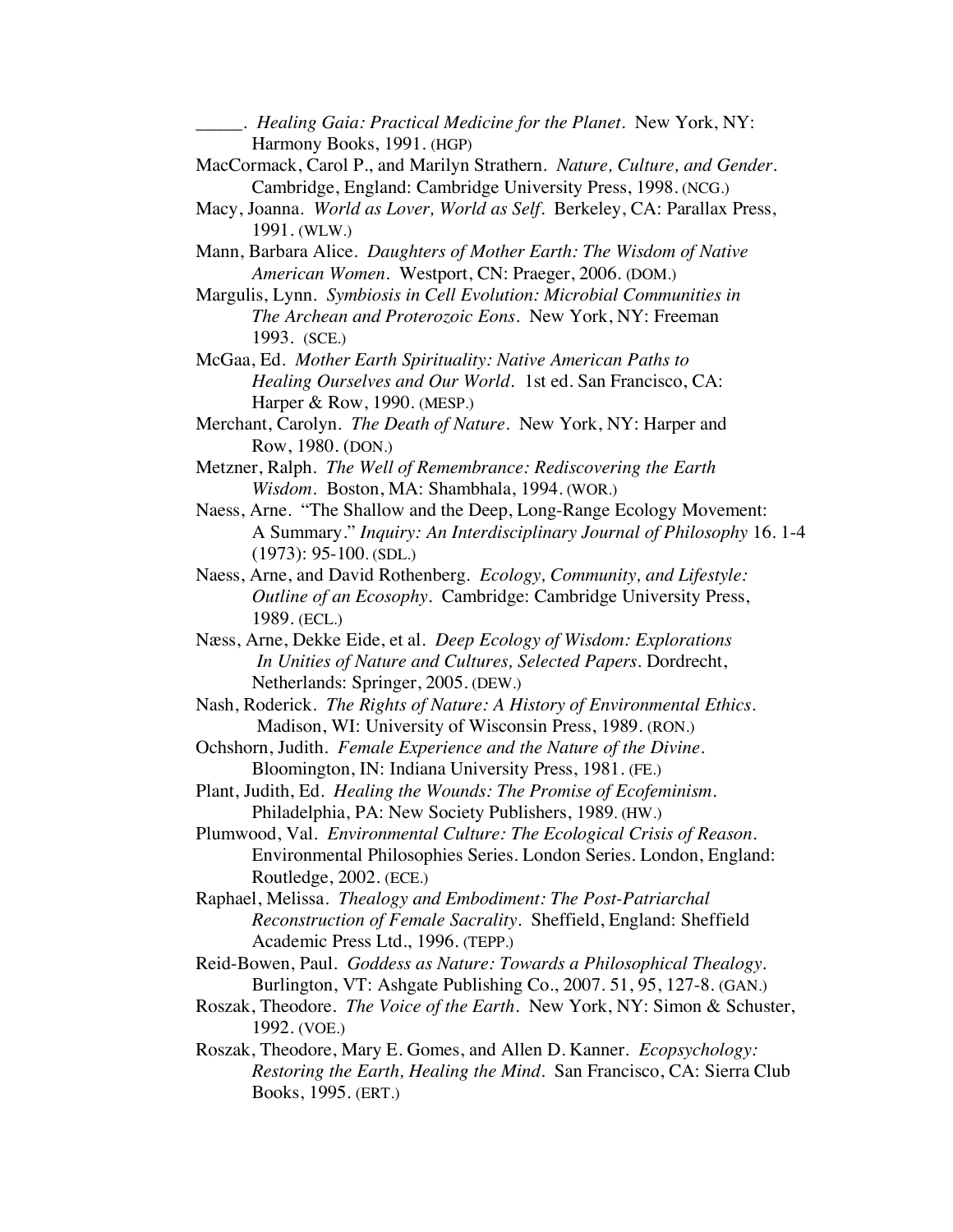- Sahtouris, Elisabet. *Gaia: The Human Journey from Chaos to Cosmos*. New York, NY: Pocket Books, 1989. (GH.)
	- \_\_\_\_\_. *Earthdance: Living Systems in Evolution*. San Jose, CA: University Press, 2004. (ELS.)
- Sells, Angela M. *Sabina Spielrein: The Woman and the Myth*. Charlotte, NC: Baker and Taylor Coutts, 2017. (SST.)
- Sessions, George. *Deep Ecology for the Twenty-First Century*. Boston, MA: Shambhala, 1994. (DET.)
- Sheldrake, Rupert. *The Rebirth of Nature: The Greening of Science and God*. New York, NY: Bantam Books, 1991. (TRN.)
- Snell, Tristan L., Janette G. Simmonds, and R. Scott Webster. "Spirituality in the Work of Theodore Roszak: Implications for Contemporary Ecopsychology." *Ecopsychology*. 3.2 (Jun. 2011): 105-113. (SIW.)
- Spretnak, Charlene. "Radical Nonduality to Ecofeminist Philosophy." *Ecofeminism: Women, Culture, and Nature*. Eds. Warren, Karen, and Nisvan Erkal. Bloomington, IN: Indiana University Press, 1997. (RNR.)
	- \_\_\_\_\_. *Relational Reality: New Directions of Interrelatedness That Are Transforming the Modern World*. Topsham, ME: Green Horizon Books, 2011. (RRD.)

Starhawk. *The Spiral Dance: A Rebirth of the Ancient Religion of the Great Goddess.* San Francisco, CA: Harper and Row, 1979. (TSD.)

- \_\_\_\_\_. *The Earth Path: Grounding Our Spirits in the Rhythm of Nature*. San Francisco, CA: HarperSanFrancisco, 2004. (TEP.)
- Stone, Merlin. *When God Was a Woman*. New York, NY: Harcourt Brace Javanovich, 1978. (GW.)
- Swimme, Brian. *The Hidden Heart of the Cosmos: Humanity and the New Story*. Maryknoll, NY: Orbis Books, 1996. (HHTC.)
- Thompson, William Irving. *Gaia 2: Emergence: The New Science of Becoming.* Hudson, NY: Lindisfarne Press, 1991. (GEN.)
- Turney, Jon. *Lovelock and Gaia: Signs of Life.* New York, NY Columbia University Press, 2003. (LGS.)
- Wagner, Sally Marie Roesch. *That Word Is Liberty: A Biography of Matilda Joslyn Gage*. Diss. University of California, Santa Cruz, Proquest/UMI, 1978. (Publication No. 302912010). (WIL.)
- Wagner, Sally R. *The Untold Story of the Iroquois Influence on Early Feminists: Essays*.Aberdeen SD: Sky Carrier Press, 1996. (US.)
- Wagner, Sally. *Sisters in Spirit: The Iroquois Influence on Early American Feminists*. Summertown, TN: Native Voices, 2001. (SIS.)
- Wall, Steve. *Wisdom's Daughters: Conversations with Women Elders of Native America.* San Francisco, CA: HarperCollins, 1993. (WDS.)
- Warren, Karen. *Ecofeminist Philosophy: A Western Perspective on What It Is and Why It Matters*. Studies in social, political, and legal philosophy. Lanham, MD: Rowman and Littlefield, 2000. (EPW.)
- White, Lynn Jr. "The Historical Roots of Our Ecologic Crisis." *Science* 155. 3767 (Mar. 10, 1967): 1203-1207. (HRE.)
- Whitehead, Alfred North. *Process and Reality, An Essay in Cosmology.* New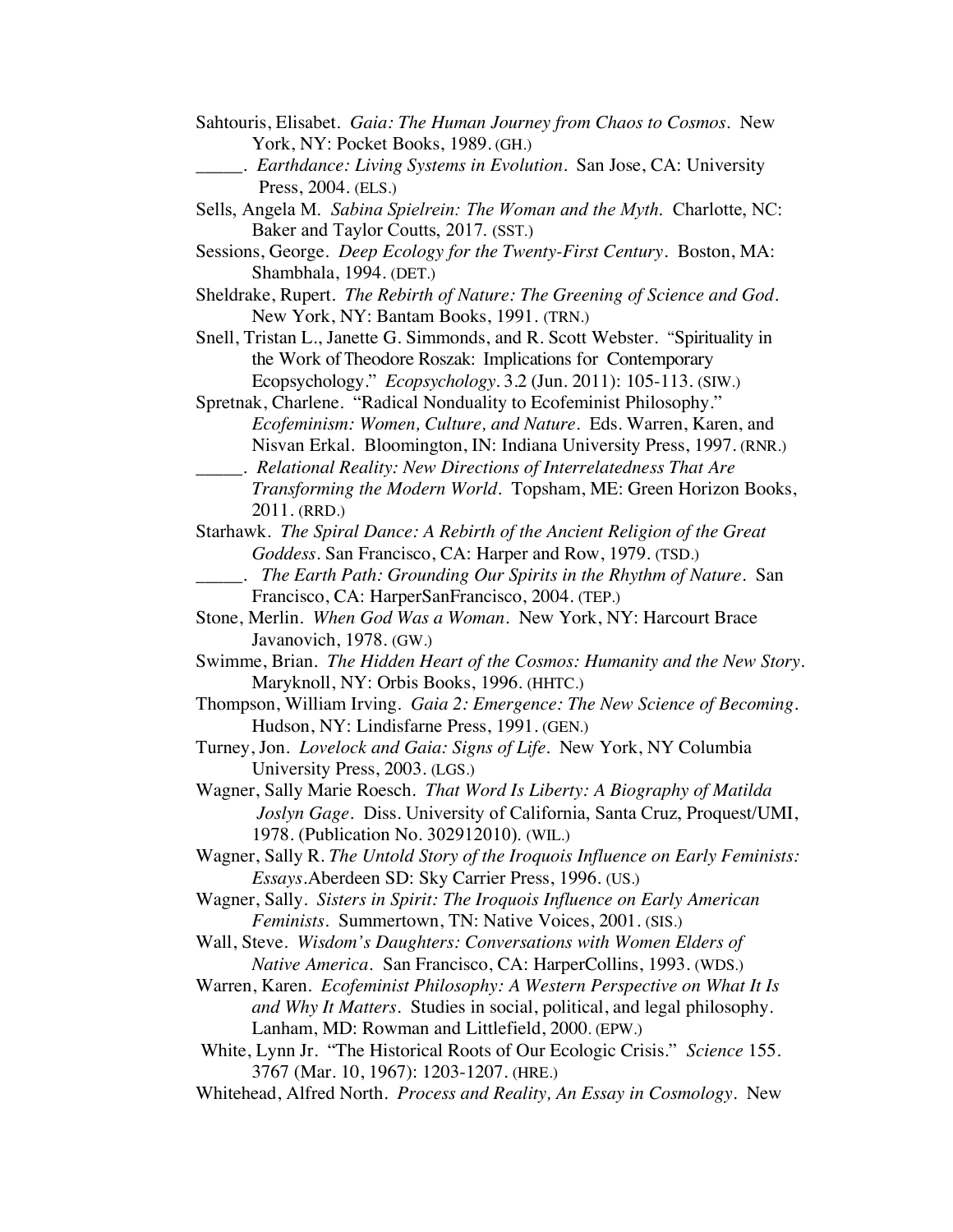York, NY: Harper & Row, 1960. (Cited in Christ, *Feminist Theology*.) (PAR.)

Zimmer, Hienrich. "The Indian World Mother." *The Mystic Vision; Papers From the Eranos Yearbooks.* Ed. Joseph Campbell. The Bollingen Series, 30:6. London, England: Routledge and Kegan Paul, 1969. (IWM.)

Further Eleusis research:

- Gadon, Elinor W. *The Once & Future Goddess: A Symbol of Our Time.* San Francisco, CA: Harper & Row, 1989. 154-157. (OFG.)
- Keller, Mara Lynn. "The Eleusinian Mysteries of Demeter and Persephone: Fertility, Sexuality, and Rebirth." *Journal of Feminist Studies in Religion* 4.1 (Spring 1988): 27-54. (EMDP.)

For "The Homeric Hymn to Demeter" translated by Helene P. Foley: Agha-Jaffar, Tamara. *Demeter and Persephone: Lessons from a Myth*. Jefferson, NC: McFarland, 2002. (DPL.)

Keyword suggestions for further research about possible cities founded by Amazons, include: Smyrna (Izmir); Ephesus; Cyme (Side); Gryneium; Prjene (Priene); Pitane (Western Anatolia); Troy; Samothrace; plus, Pergamum **(**Pergamon).

Further Anatolian plus Hittite research: 7250-6150, Çatal Hüyük, Anatolia (Central Turkey); 7100-6300, Cathedra Goddess of the Beasts, Çatal Hüyük, Anatolia; 7040-3500, Hacilar, Anatolia; 4400-2500, Kurgan Invasions Bring Catastrophic Destruction to Old Europe; 4000, Alaca Hüyük, Anatolia; 3500, Anatolia, Arinna, and Other Goddesses; 3000, Founding of Troy; 3000-2000, Anatolia, Kubaba and the Hittites; 2500, Troy, Anatolia; 2000, Anatolia; 2000, Indo-European Tribes; 1790-1700, Goddess of Kultepe, Anatolia; 1450-1260, Hattusa and Yazilikaya, Anatolia; 1400, Cybele and Buyukkale-Bogazkoy, Anatolia; 1320, Palestine - Assyria - Exodus of Hebrews from Egypt; 1260, Hittites, Anatolia; 1200, Perge, Anatolia; 1200-1000, Phrygians in Anatolia: 1184, Hittites and Trojan War, c. 1200; 1100-800, Mediterranean Dark Ages; 1050-850, Kubaba and Kubat, Anatolia; 750-650, Cybele and King Midas, Anatolia; 650- 550, Anatolia; 588-587, Cybele's Dedication, Rome; 585-300, Lydia Replaces Phrygia, Anatolia; 282-263, Demeter's Priene Temple, Anatolia; 204, Cybele to Rome; 200, The Great Cybele: Magna Mater at Santoni Sicily; and 200, Greece and Pergamon, Anatolia. (RGS.) (For CE entries see: 324, St. Peter's Basilica; 432- 440, Santa Maria Maggiore; 410, Cybele and Fall of Rome; 1207-1273, Rumi and Mother; and 1870, Lyon's Basilica Built Over Cybele's Pagan Temple.) (RG.)

Further underworld/labyrinthine descent (Greek, *katabasis)* research: 30,000, Labyrinths, Spirals, and Meanders; 4000, Sumer, Mesopotamia and Mythologems; 1750, Hammurabian Dynasty, Babylon, Ishtar, and Inanna; 1750, Ishtar, Agrigento, Sicily; 500, Greek Mysteries; 282-263, Demeter's Priene Temple; and 200, Greece and Pergamon, Anatolia. \* (RGS.)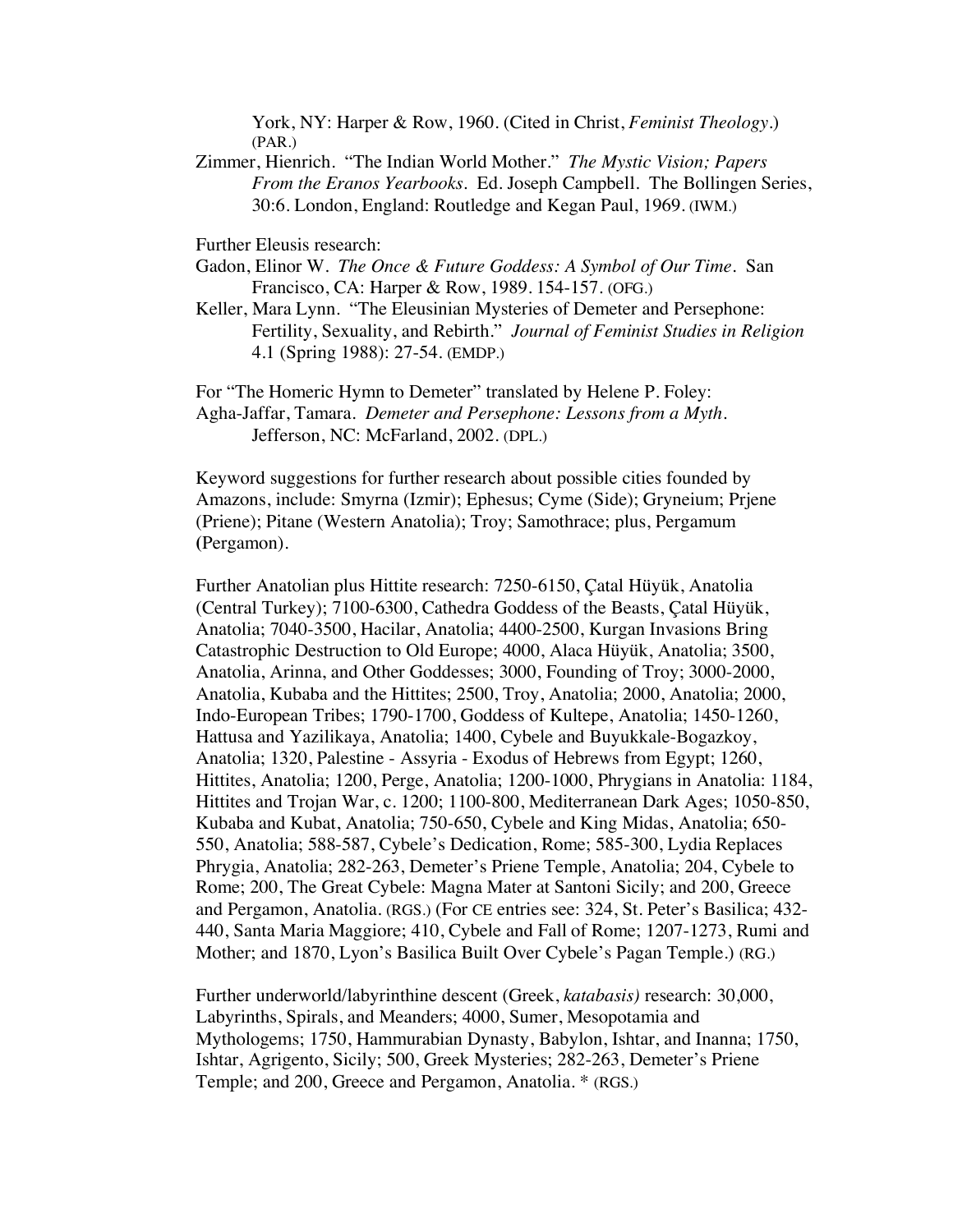\* For the matrix of descent and re–turned deities see RG: 37-48 CE, Mary and Pagan Goddesses.

(Further research on the Pergamon mystery rites is pending, including the nearby Myrina temple affiliated with early Amazons of possibly Scythian origins from Colchis.)

Further double/twin goddess including further double-axe research: 30,000 Labyrinths, Spirals, and Meanders; 26,000, Grimaldi Caves; 25,000-20,000, Goddess of Laussel; 7250-6150, Çatal Hüyük; 6000, Sicilians to Malta; 5500- 3500, Cucuteni (Tripolye) Culture, Eastern Europe; 5400-4100, Vinca Culture and Bird and Snake Culture; 5200, Malta and Gozo; 4400-2500, Olympus Hera; 4000, Alaca Hüyük, Anatolia; 3500, Anatolia, Arinna, and Other Goddesses; 3000, Middle Indo-European Bronze Age; 3,000, Tell Brak; 2600-2000, Early Bronze Age, Crete, Chthonian; 1790-1700, Goddess of Kultepe, Anatolia; 1750, Ishtar; 1000, Double Goddess Transition; 500, Greek Mysteries; and 282-263, Demeter's Priene Temple. (RGS.)

Further research on caravan routes and caravanserai: 40,000, Har Karkom; 3250, Scorpion Tableau, Earliest Egyptian Proto-Hieroglyphics; 12,000 Pamukkale*/*Hierapolis, Anatolia (Central Turkey); 3000, Tell Brak; 2200, Nahariyah and Ashrath-Yam; 1800, Re-Visioning Goddess Sarah and Abraham; 1750-1700, Goddess of Kultepe, Anatolia; 1000, Ephesus, Anatolia; 900-800, Ka Goddess, Salamis, Cyprus; 900, Taanach, Canaanite Libation Stand; 800, Tanit; 800, Carthage, Africa, the Goddess Tanit and Sacrifice; 800-700, Kuntillet Ajrud and Khirbet El-Qom; 600-398, Astarte/Anat/Ashtaroth/Asherah/Ishtar and Yahweh, Egypt; 600, Goddess Kaabou at Petra, Jordan plus Mecca, Saudi Arabia; 370, Isis and Philae, Egypt; 323-30, Kom Ombo Temple; and 100, Mecca, the Ka'aba and Sacred Stones. (RGS.)

Further research on Anatolian Seljug Caravanserais and other extended key – trade – centers and routes throughout the ancient world:

Lawler, Andrew. "Erbil Revealed." *Archaeology* 67.5 (Sep. – Oct. 2014): 39. (ER: 39.)

Yavuz, Aysil Tukel. "The Concepts that Shape Anatolian Seljug Caravanserais." *Muqarnas*, Vol. 14 (1997): 80-95. (CSA.)

Further research on ancient Dark Mothers (Creatrix?) and related trade routes: 3,000,000, Overview of Hominid Evolution Including Dark Mothers and Later Migrations; 500,000-300,000, Dark Mother Tan-Tan; 280,000-250,000, The Berekhat Ram Figure; 70,000, Blombos Cave and V Shaped Engraving; 50,000, African Homo Sapiens Migrations and Matrilineal Motherline; 40,000, Har Karkom; 30,000-25,000, Aurignacian Age; 30,000-25,000, Goddess of Willendorf, Austria; 26,000, Grimaldi Caves; 25,000-20,000, Gravettian Age; 25,000-20,000, Goddess of Laussel; 23,000, Austrian Goddess of Lespugue; 10,000, Grotta dell'Addaura; 7000, Jericho, Canaan Palestine: Mesolithic to Neolithic; 7000, Hieros Gamos*;* 6000, Sicilians to Malta; 5200, Malta and Gozo;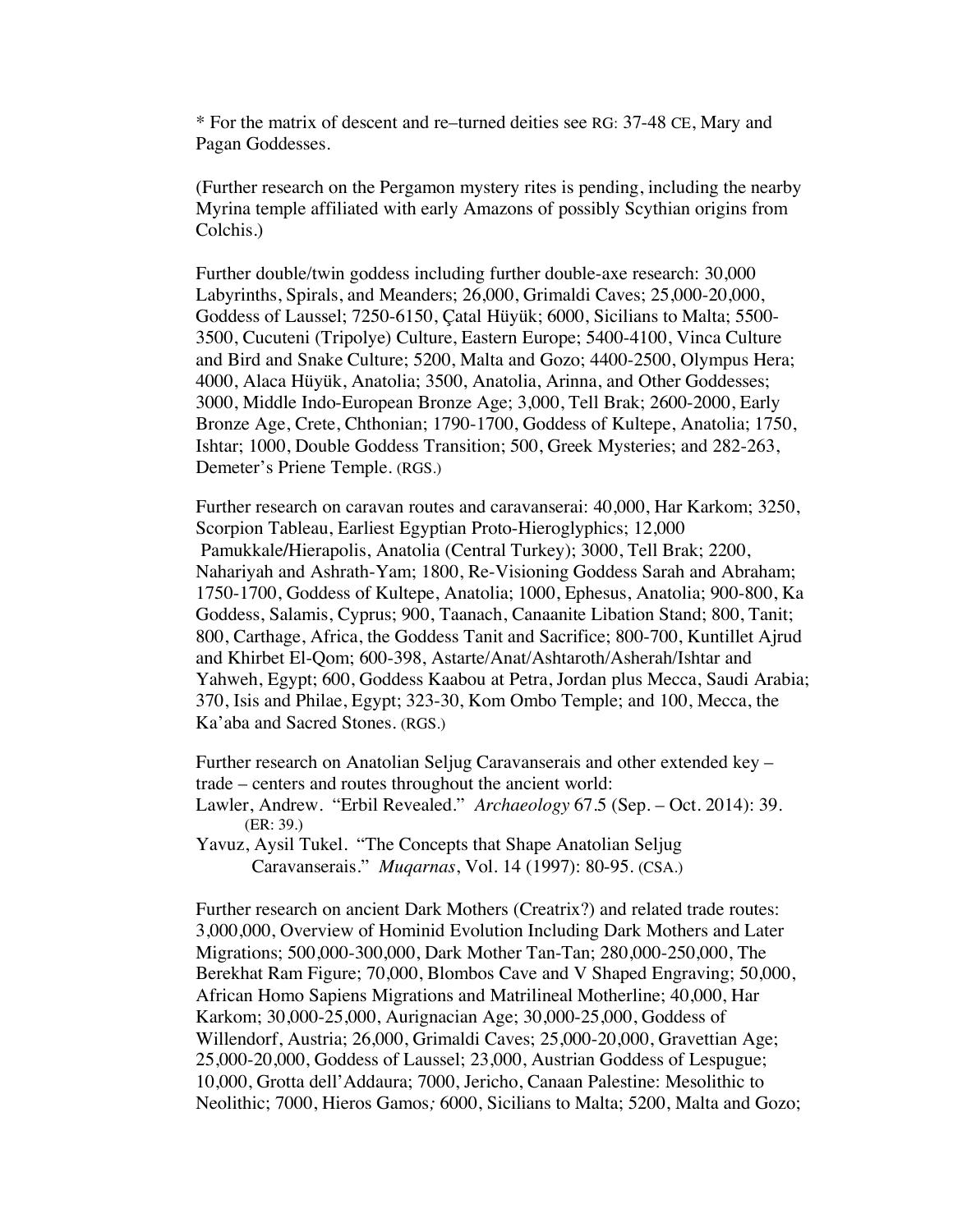4700, Dolmens; 2200, Nahariyah and Ashrath-Yam; 1900-1800, Dawning of the African Alphabet and the Aniconic Goddess Triangle; 1000, Ephesus, Anatolia; 800, Tanit; 800, Carthage, Africa, the Goddess Tanit and Sacrifice; 750-650, Cybele and King Midas, Anatolia; 664-525, Neith and the Black Virgin Mary Temple at Sais, Egypt; 600, Goddess Kaabou at Petra, Jordan plus Mecca, Saudi Arabia; 400, Cathedra Goddess Isis; and 370, Isis and Philae, Egypt. (RGS.) Additional Goddess considerations from other ancient populations and time periods include: German Hoherfels (40,000 BCE); Russian Kostenki - Borshevo (25,000 BCE); \* and French Carbonnel (4,000 BCE).

\* Although Stone Age female (i.e. vulva) finds are abundant, archaeological male (phallus) discoveries are rare and timeline starts around 28,000-26,000 BCE. (Don Hitchcock. Donsmaps.com/venustimeline.html)

PHOTO: © GSA. DESCRIPTION: MAP: BLACK ANATOLIAN GODDESSES, (ANATOLIA) PHOTO: © GSA. DESCRIPTION: MAP OF BLACK ANATOLIAN GODDESSES INC. SETTLEMENT OF IZMIR (ANATOLIA) TURKEY. SLIDE LOCATION TURKEY, SHEET 45A, ROW 1, SLEEVE 1, SLIDE #436, BCE. CO\_TUR\_S45A\_R1\_SL1\_S436.jpg SHOT ON LOCATION: EPHESUS MUSEUM (EFES MUZESI): SELCUK, (ANATOLIA) TURKEY. NOTE 1:

THE VENERATION OF THE DARK MOTHERS BEGAN TO SPREAD THROUGHOUT ALL CONTINENTS FOLLOWING THE AFRICAN INTERCONTINENTAL DISPERSIONS INCLUDING ANATOLIAN TRADE ROUTES (AO: 1-2; RGS).

NOTE 2: FIELDWORK PROJECT 1986.

IMAGE: PERSEPHONE/KORE: SMYRNA, (ANATOLIA) TURKEY. PHOTO: © GSA. DESCRIPTION: LIFE SIZE MARBLE STATUE OF PERSEPHONE/KORE FROM ANCIENT SMYRNA NAMED AFTER AMAZON QUEEN SMYRNA. SLIDE LOCATION RE-GENESIS PHASE 2, SHEET 2, ROW 1, SLEEVE 4, SLIDE #Bj258, 630-620 BCE.

IT\_RPT\_S2\_R1\_SL4\_SBj258.jpg SHOT ON LOCATION: IZMIR ARCHAEOLOGICAL MUSEUM: IZMIR, (ANATOLIA) TURKEY. NOTE 1: IZMIR IS MODERN-DAY SMYRNA.

NOTE 2: FIELDWORK PROJECT 1986.

IMAGE: CATHEDRA PERSEPHONE: TARANTO, ITALY. PHOTO: © GSA. DESCRIPTION: CATHEDRA PERSEPHONE WITH HIGH POLOS AND TRACES OF OCHRE, TARANTO ITALY. SLIDE LOCATION MSC. ITALY, SHEET 2, ROW 2, SLEEVE 5, SLIDE #35, BCE. CO\_MIT\_S2\_R2\_SL5\_S35 SHOT ON LOCATION: BRITISH MUSEUM: LONDON, ENGLAND. NOTE 1: FIELDWORK PROJECT 1998.

IMAGE: RAPE OF PERSEPHONE ALTAR RELIEF: VITSADHA (VITSADA), CYPRUS. PHOTO: © GSA. DESCRIPTION: HELLENISTIC ALTAR RELIEF CALLED THE RAPE OF PERSEPHONE. WITH THREE OTHER GODDESSES, PERSEPHONE STANDS BEHIND HADES' CHARIOT, VITSADHA (VITSADA) CYPRUS. SLIDE LOCATION CYPRUS, SHEET 5, ROW 4, SLEEVE 2, SLIDE #24, 2<sup>nd</sup> CENTURY BCE. CU\_CYP\_S5\_R4\_SL2\_S24. SHOT ON LOCATION: CYPRUS ARCHAEOLOGICAL MUSEUM: NICOSIA, CYPRUS.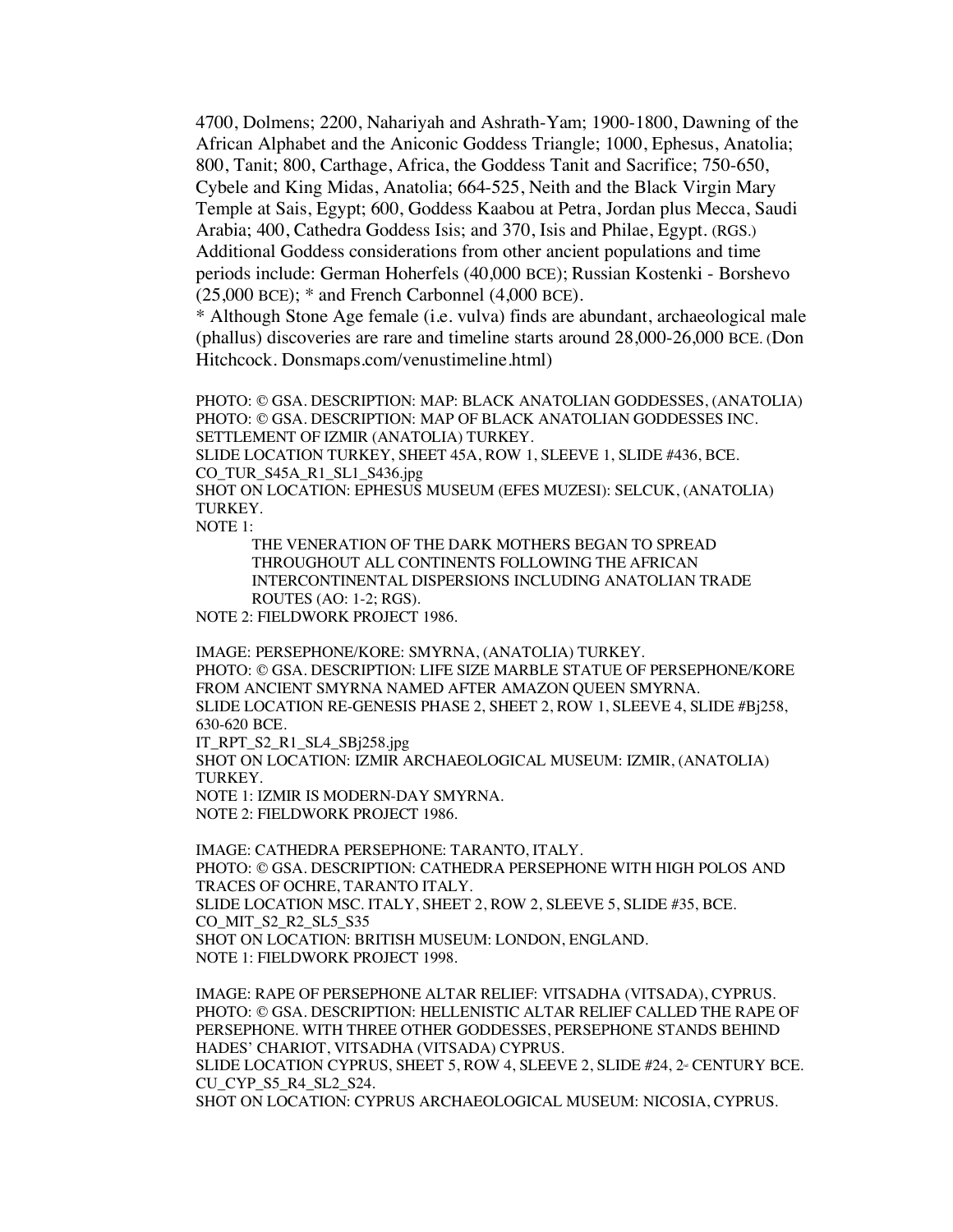NOTE 1: FIELDWORK PROJECT 1986.

IMAGE: RAPE OF PERSEPHONE: ANCIENT GREEK CITY MEDMA, S. ITALY. PHOTO: © GSA. DESCRIPTION: RAPE OF PERSEPHONE OR POSSIBLY ANOTHER YOUNG PUBESCENT FEMALE, ANCIENT GREEK CITY MEDMA IN SOUTHERN ITALY. SLIDE LOCATION MSC. ITALY, SHEET 2, ROW 1, SLEEVE 4, SLIDE #28, BCE. CO\_MIT\_S2\_R1\_SL4\_S28

SHOT ON LOCATION: BRITISH MUSEUM: LONDON, ENGLAND. NOTE 1:

> WHEN INDO–EUROPEAN GODS TOOK OVER BIRTH AND CREATION ATTRIBUTES, GODDESSES WERE THEN REDUCED TO THE POSITION OF BRIDES AND WIVES, AND 'NOT ALWAYS SUCCESSFULLY OR CONSENSUALLY' (TLG: 164) AS IS APPARENT IN THE GREEK MYTHS (RGS).

NOTE 2:

'LEGENDS NARRATE THE RAPE OF THE GODDESSES BY ZEUS AND OTHER GODS, WHICH CAN BE INTERPRETED AS AN ALLEGORY FOR THE SUBJUGATION OF THE LOCAL GODDESS RELIGION BY THE INVADERS' PATRIARCHAL PANTHEON (TLG: 15).'

NOTE 3: FIELDWORK PROJECT 1998-2002.

IMAGE: CRUCIFIX PIERCING PERSEPHONE'S POMEGRANATE: ALHAMBRA, SPAIN. PHOTO: © GSA. DESCRIPTION: PERSEPHONE'S POMEGRANATE PIERCED BY A CRUCIFIX IN ALHAMBRA MARKET, SPAIN.

SLIDE LOCATION SPAIN, SHEET 5, ROW 1, SLEEVE 2, SLIDE #2, BCE.

CO\_SPA\_S5\_R1\_SL2\_S2.

SHOT ON LOCATION: ALHAMBRA, SPAIN.

NOTE 1:

[PERSEPHONE'S] MOTHER DEMETER'S DESPERATE GRIEF CAUSES THE EARTH TO BECOME BARREN (WINTER) SO THAT HADES IS OBLIGED TO LET PERSEPHONE RETURN (SPRING), BUT ONLY AFTER SHE HAS EATEN A POMEGRANATE WHICH WILL ENSURE HER RETURN TO THE UNDERWORLD FOR THREE MONTHS EACH YEAR (MHE: 151-52; RGS). (SOURCE: ENTRY ABOVE.)

NOTE 2: "SHE IS GODDESS OF THE FRUITS OF THE EARTH, AND ESPECIALLY THE EARTH THAT IS CULTIVATED, WHEN HER HELP ABOVE ALL OTHERS IS NEEDED (MG: 365)."

NOTE 3: FIELDWORK PROJECT 1999.

IMAGE: DOUBLE GODDESS DEMETER/PERSEPHONE–KORE: IZMIR, (ANATOLIA) TURKEY.

PHOTO: © GSA. DESCRIPTION: MARBLE STATUE OF DOUBLE GODDESS DEMETER/ PERSEPHONE–KORE: IZMIR, (ANATOLIA) TURKEY.

SLIDE LOCATION TURKEY, SHEET 111, ROW 2, SLEEVE 5, SLIDE #Bj255, 150-30 BCE. CO\_TUR\_S111\_R2\_SL5\_SBj255

SHOT ON LOCATION: IZMIR ARCHAEOLOGICAL MUSEUM: IZMIR, (ANATOLIA) TURKEY.

NOTE 1: "MAIDEN FORM (KORE) OF THE GODDESS SHARE[S] THE FUNCTIONS OF THE MATURE FORM (DEMETER), AS GIVER OF CROPS ON THE EARTH AND RULER OF THE UNDERWORLD (LG: 100)."

NOTE 2: SEE GOODISON FOR FURTHER FIGURES OF FEMALE PAIRS. (MHE: 152.) NOTE 3: SEE, (RGS: 1000, DOUBLE GODDESS TRANSITION.) NOTE 4: FIELDWORK PROJECT 1986.

IMAGE: CARAVANSERAI: SELJUK, (ANATOLIA) TURKEY.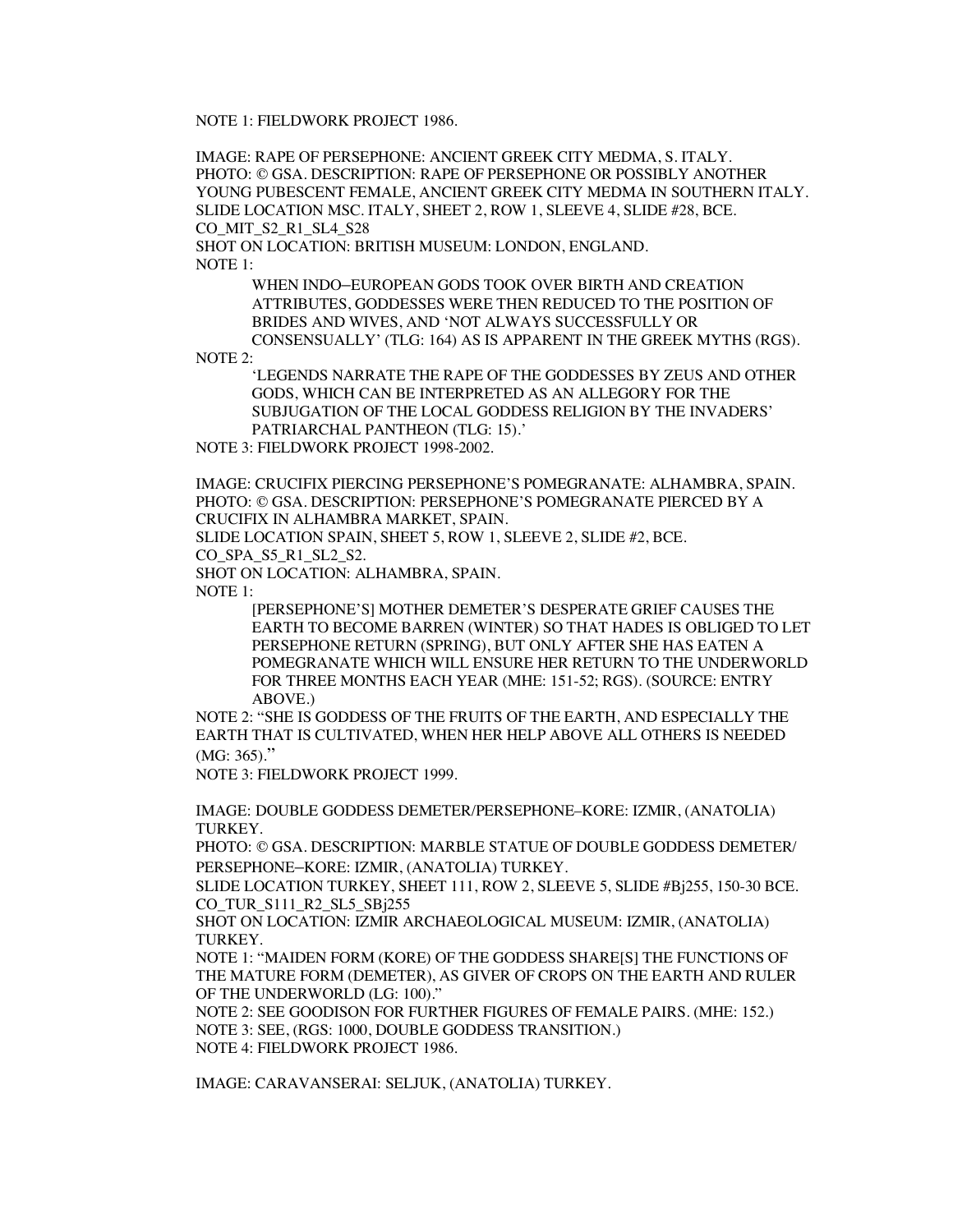PHOTO: © GSA. DESCRIPTION: STONE CARAVANSERAI REMAINS, SELJUK, (ANATOLIA) TURKEY.

SLIDE LOCATION TURKEY, SHEET 78, ROW 1, SLEEVE 2, SLIDE #Bb6, BCE. CO\_TUR\_S78\_R1\_SL2\_SBb6

SHOT ON LOCATION: SELJUK, (ANATOLIA) TURKEY.

NOTE 1:

CARAVANSERAI MIGRATION ROUTES STRETCHED UP FROM SOUTH AFRICA AND FINGERED THROUGHOUT ANCIENT TERRITORIES AS FAR AS THE ANCIENT FAR EAST. ALONG THESE ANCIENT CARAVANSERAI PATHS, THE VENERATION OF THE DARK MOTHERS BEGAN TO SPREAD THROUGHOUT ALL CONTINENTS FOLLOWING THE AFRICAN INTERCONTINENTAL DISPERSIONS (AO: 1-2; RGS).

NOTE 2: FIELDWORK PROJECT 10-10-1986.

IMAGE: CARAVANSERAI VAULTED ROOM WITH SHRINE AREA: SELJUK, (ANATOLIA) TURKEY.

PHOTO: © GSA. DESCRIPTION: CARAVANSERAI VAULTED SHRINE ROOM WITH POSSIBLY REMNANTS OF A RECESSED ALTAR OR SHRINE AREA, SELJUK, (ANATOLIA) TURKEY. (ALTERNATELY, THE RECESSED AREA WAS FOR AN OIL LAMP BUT SEEMS UNLIKELY?)

IMAGE: CARAVANSERAI VAULTED ROOM WITH SHRINE AREA: SELJUK, (ANATOLIA) TURKEY.

SLIDE LOCATION TURKEY, SHEET 78, ROW 1, SLEEVE 4, SLIDE #Bb8 CO\_TUR\_S78\_R1\_SL4\_SBb8

SHOT ON LOCATION: SELJUK, (ANATOLIA) TURKEY.

NOTE 1:

CARAVANSERAI MIGRATION ROUTES STRETCHED UP FROM SOUTH AFRICA AND FINGERED THROUGHOUT ANCIENT TERRITORIES AS FAR AS THE ANCIENT FAR EAST. ALONG THESE ANCIENT CARAVANSERAI PATHS, THE VENERATION OF THE DARK MOTHERS BEGAN TO SPREAD THROUGHOUT ALL CONTINENTS FOLLOWING THE AFRICAN INTERCONTINENTAL DISPERSIONS (AO: 1-2; RGS).

NOTE 2: FIELDWORK PROJECT 1986.

IMAGE: CARAVANSERAI: ALANYA, (ANATOLIA) TURKEY. PHOTO: © GSA. DESCRIPTION: REMAINS OF ALANYA CARAVANSERAI INC. HONEYCOMB (STALACTITE) CARVINGS AT ENTRANCE. SLIDE LOCATION TURKEY, SHEET 79, ROW 4, SLEEVE 5, SLIDE #Bb42, BCE. CO\_TUR\_S79\_R4\_SL5\_SBb42 SHOT ON LOCATION: ALANYA, (ANATOLIA) TURKEY. NOTE 1:

CARAVANSERAI MIGRATION ROUTES STRETCHED UP FROM SOUTH AFRICA AND FINGERED THROUGHOUT ANCIENT TERRITORIES AS FAR AS THE ANCIENT FAR EAST. ALONG THESE ANCIENT CARAVANSERAI PATHS, THE VENERATION OF THE DARK MOTHERS BEGAN TO SPREAD

THROUGHOUT ALL CONTINENTS FOLLOWING THE AFRICAN

INTERCONTINENTAL DISPERSIONS (AO: 1-2; RGS).

NOTE 2: FIELDWORK PROJECT 1986.

IMAGE: TRADE CARAVANSERAI: PETRA, JORDAN. PHOTO: © GSA. DESCRIPTION: IN ADDITION TO NABATAEAN PYLON-TOMBS AND ELABORATE FACADES, PETRA WAS ALSO A MAJOR TRADE AND CAMEL CARAVAN CENTER.

SLIDE LOCATION PETRA, SHEET 2, ROW 4, SLEEVE 2, SLIDE #17P, BCE. CO PET S2 R4 SL2 S17P.

SHOT ON LOCATION: PETRA, JORDAN.